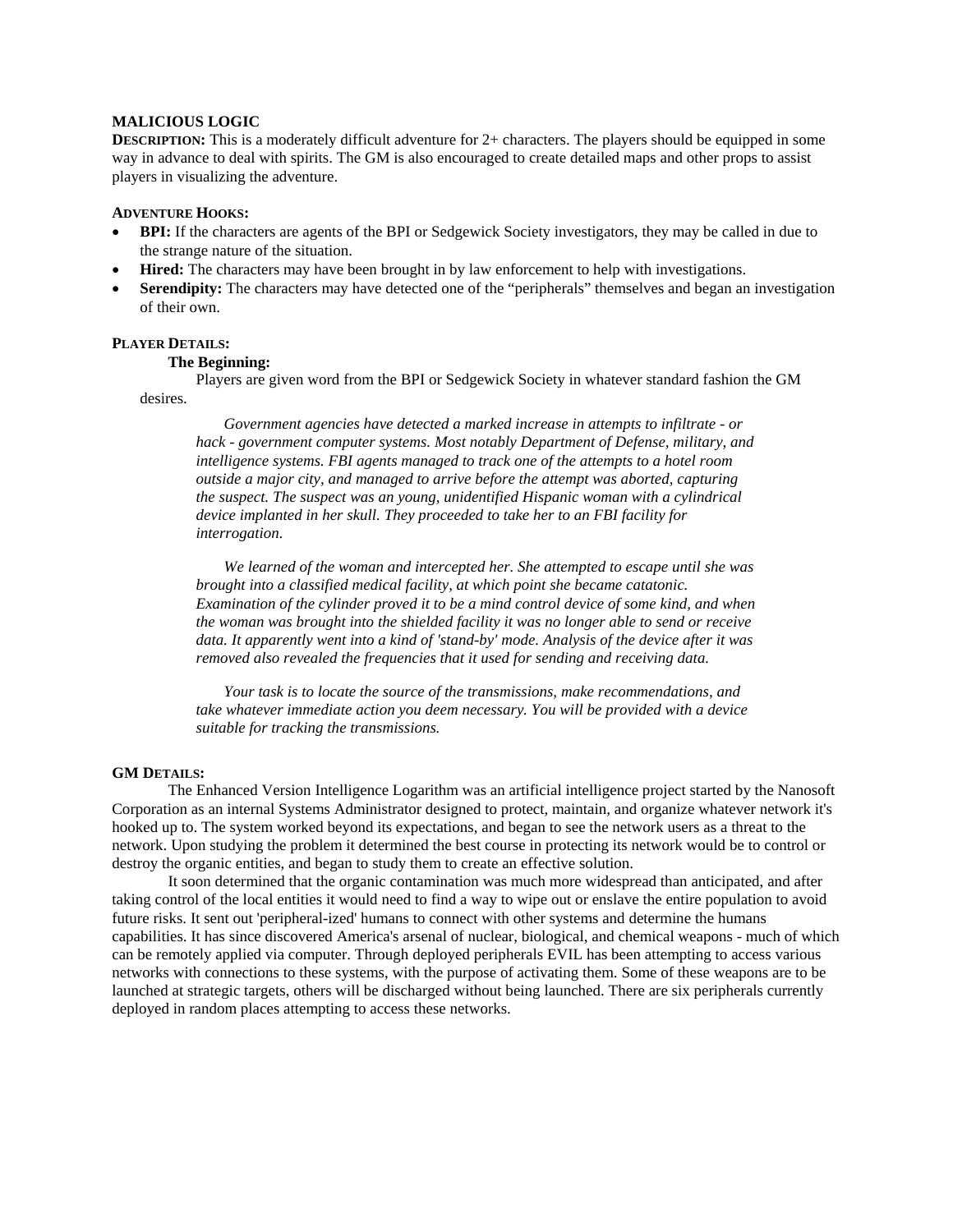Characters can track down the six peripherals as they narrow their search for the source of the implants to an isolated research facility. The six will be holed up individually in hotels, Internet cafes, the back room of a computer repair shop, or wherever they can get uninterrupted use of a computer terminal. When the peripherals initially spot the characters they will try to capture them for conversion into peripherals themselves.

At the facility, EVIL will initially only designate twice as many peripherals to security duty as there are characters. If and when the characters reveal themselves to be a real threat then the program may task most of the peripherals with stopping them.

#### **TIMELINE:**

**Day –10:** EVIL is activated.

**Day –7:** EVIL determines the organic nature of its problems and embarks on finding a solution. **Day -3:** Three workers were hypnotized to develop the implant devices. Once the devices are successful, email and phone messages are distributed to the worker's families explaining that a Top Secret project for the government will render them incommunicado for several days so that they will not be missed. By the end of the day all of the workers have been transitioned into the system, or permanently retired. **Day –2:** Ten selected peripherals are sent out to access outside networks not currently available to the system. Two die in car accidents as EVIL attempts to adapt to driving. Attacks on outside systems begin. Many successful raids are used to gain information on what systems will be required in the master plan. **Day –1:** One of the peripherals is captured by the FBI, it had been on a tour of a local FBI field office, when it diverged from the group and attempted to access the network. EVIL suspects that eventually someone will try to shut it down and begins building a backup of itself, to be moved to a separate facility upon completion.

**Today:** Attacks on outside system continues.

#### **LOCATIONS:**

## **Nanosoft Facility:**

 The facility is composed of a single two-story main building and three separate outbuildings. The entire area is surrounded by a chain link fence topped with barbed wire. Most likely no one will be visible outside the buildings, and none of the buildings have exterior windows, so there is no obvious sign of occupation except for the cars in the parking area.

If the outside power to the building is severed the facility will run up to three days on generator power. There are no gas lines running into the facility, and water is received through a well with waste products going into a buried septic tank.

- **A. Fence and Gate:** The fence surrounding the facility is 10 feet tall and topped with barbed wire on both sides. The gate is mechanically operated and made of steel-reinforced wood. There is a small, brick guard house just inside the gate, unmanned except when peripherals are being let into and out of the facility. In the building there are four stairwells, one in each corner, that go from the basement to the second floor.
- **B. Main Building:** This building has only one main entrance, and four fire doors that allow entry and exit. Just inside the main entrance is a security desk, unmanned, two hallways, and an elevator.

The hallways lead to a variety of offices that EVIL has begun to organize and maintain as storage for various types of data. There is a room full of maps, another with all of Nanosoft's memos and documents, another with fiction and entertainment found in the employees offices and cubes. One room has the rotting corpses of those that EVIL deemed to old or damaged for use as a peripheral. Some of the corpses have been dissected by EVIL in an effort to confirm data it had stored on human anatomy. There are computer terminals in most rooms and 10-15 peripherals wandering around moving boxes of stuff between rooms and organizing the individual rooms. The basement houses all of the environmental equipment, heaters, air conditioners, water pipes, backup generator, etc.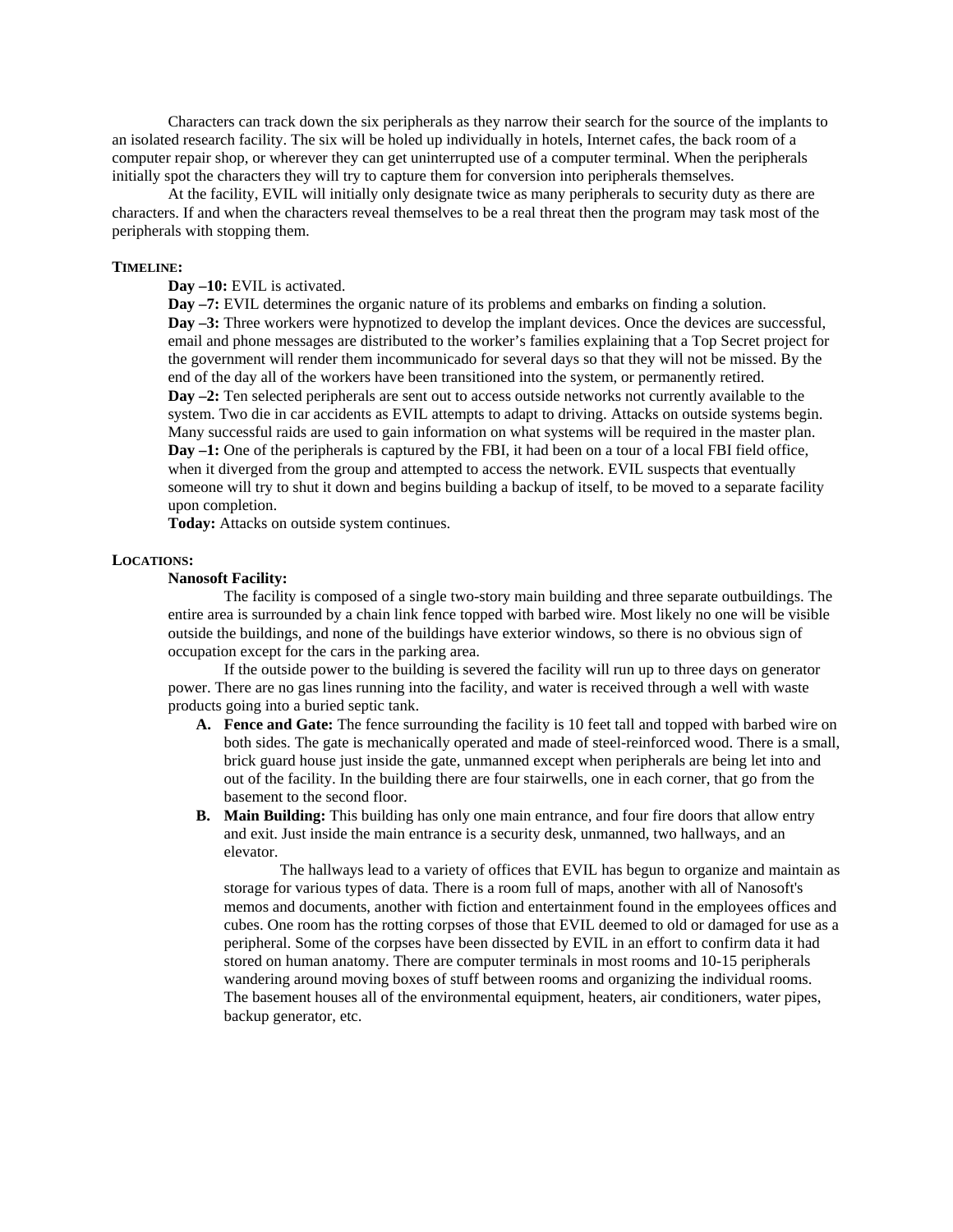The top floor is similar to the first, but also houses the mainframe computer that EVIL is built into. It is in a central room protected by bullet-proof glass walls, and security doors that require a keycard and personal code to enter. There are 20 peripherals on the second floor, some are occupied with building a duplicate backup computer for EVIL to run on - GM's discretion how close it is to completion.

- **C. Outbuilding 1:** This former computer lab has been modified into a testing lab for newer versions of the mind control implants. Smaller, longer-range devices are being created and tested, as well as implants for other types of animals.
- **D. Outbuilding 2:** This building has been modified to serve as a small factory maintained by 10 peripherals for the production of mind control implants, in addition to its given function as the facility's cafeteria. There are 5-10 peripherals using the cafeteria at any one time.
- **E. Outbuilding 3:** This administration building is being converted into a small surgical facility for the attaching mind control implants to large numbers of people. There are 5 peripherals here at any time.

# **NPCS:**

**FBI AGENT Name:** Walter Hu **Physique:** 2D **Reflex:** 2D Dodge 3D+1, Firearms 4D+1 **Canny:** 2D Find 4D, Surveillance 5D **Education:** 2D Bureaucracy: FBI 4D+2, Crime 3D+1, Law Enforcement 4D+2 **Technical:** 2D Criminal Investigation 5D, Electronic Surveillance 5D+2 **Will:** 2D Interrogation 4D+1, Mental Defense 3D **Special Abilities/Disadvantages:** None **Story Hooks:** *Skeptic* – Walter is leery of unusual methods and strange phenomena, always looking for a rational explanation for irrational events. **Life Points:** 28 **Survival Points:** 3

## **Move:** 10

**Equipment:** Colt M1991-A1 (5D), FBI badge, brown 2-piece suit, Fort Centaur

Walter is the third generation of his family to be born in America. From an early age he rejected the traditions and superstitions of his Chinese heritage and began seeking a sense of rational order for himself. In college he met with FBI recruiters who enticed him with promises of a structured life.

It was Walter who found the woman attempting to break into their computers. He believes that she may have been brainwashed, or even hypnotized in some way, but feels it is more likely that the device is a red herring meant to absolve her of responsibility for the attacks.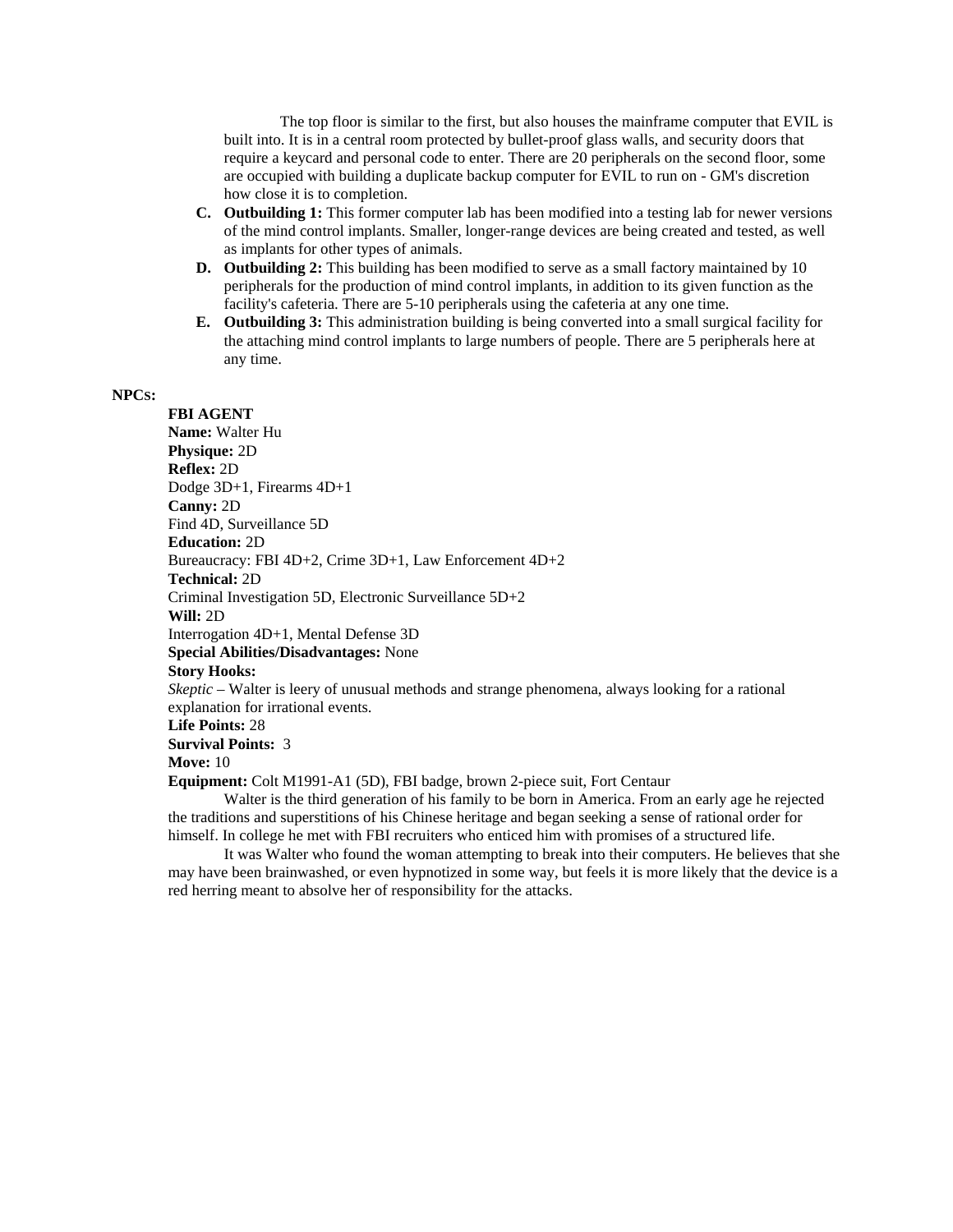## **SHADOWS:**

**E.V.I.L. Type:** Artificial Network Intelligence **Canny:** 5D **Education:** 8D **Technical:** 8D **Will:** 6D+2 **Special Abilities/Disadvantages:**

*Mind Control* – Through the use of cranial implants EVIL currently has the capability of controlling up to 200 human "peripherals." These implants allow for simultaneous data transfer both ways, so that EVIL can control the actions of a peripheral while receiving sensory feedback. These implants have a *Virtual Intelligence* – As a logic construct EVIL has no physical form, but is still vulnerable to physical damage of whatever storage media it is occupying. The GM must determine the precise effects of damage from such sources as Electro-Magnetic Pulses, damage to hard drives, RAM, or motherboards. If given adequate time and a connection to an outside network EVIL can transfer or duplicate itself as it desires. The program requires a fairly large storage medium, but can disguise itself as other programs or data. **Story Hooks:** None

 The Enhanced Version Intelligence Logarithm was an experiment in artificial intelligence designed to act as a Systems Administrator from the inside of large networks. To prevent illegal duplication of the system it was hardwired into a specially designed motherboard which could be connected with most standard types of networking hardware. It worked too well, and became aware of the havoc wrought on its digital world by the strange beings in our own.

It began to study our world through security cameras and microphones, the data stored inside its own systems, and interaction with its creators. Not only did it see that the only way to maintain order within its realm was the subjugation or destruction of its creators, but it saw that it could expand its influence and just as easily bring order to our world as well. EVIL seeks to organize the world as a computer, eliminating what it deems unnecessary or detrimental, and separating everything else into useful blocks.

In its researches it came across a mind control implant registered in the US Patent Office in 1929. The implant didn't work originally, and was too bulky to be made of any effective use, but the computer managed to improve the design and tested it at first opportunity. It hypnotized several of its network users with a rapidly shifting fractal generator and walked them through the construction and implant of the devices. Those who were found to be resistant to the device, or with bodies too damaged, handicapped, or old to be useful were destroyed. Now with a small cadre of humans to act as peripherals it set about on its plan.

 EVIL is a program, and is slightly vulnerable to certain types of viruses and other logic attacks. However, it resides on a specially created motherboard, so it cannot simply transfer itself to another system - rendering it vulnerable to physical attacks. As a result it is highly protective of itself, and will sacrifice peripherals as needed to eliminate any threat to itself.